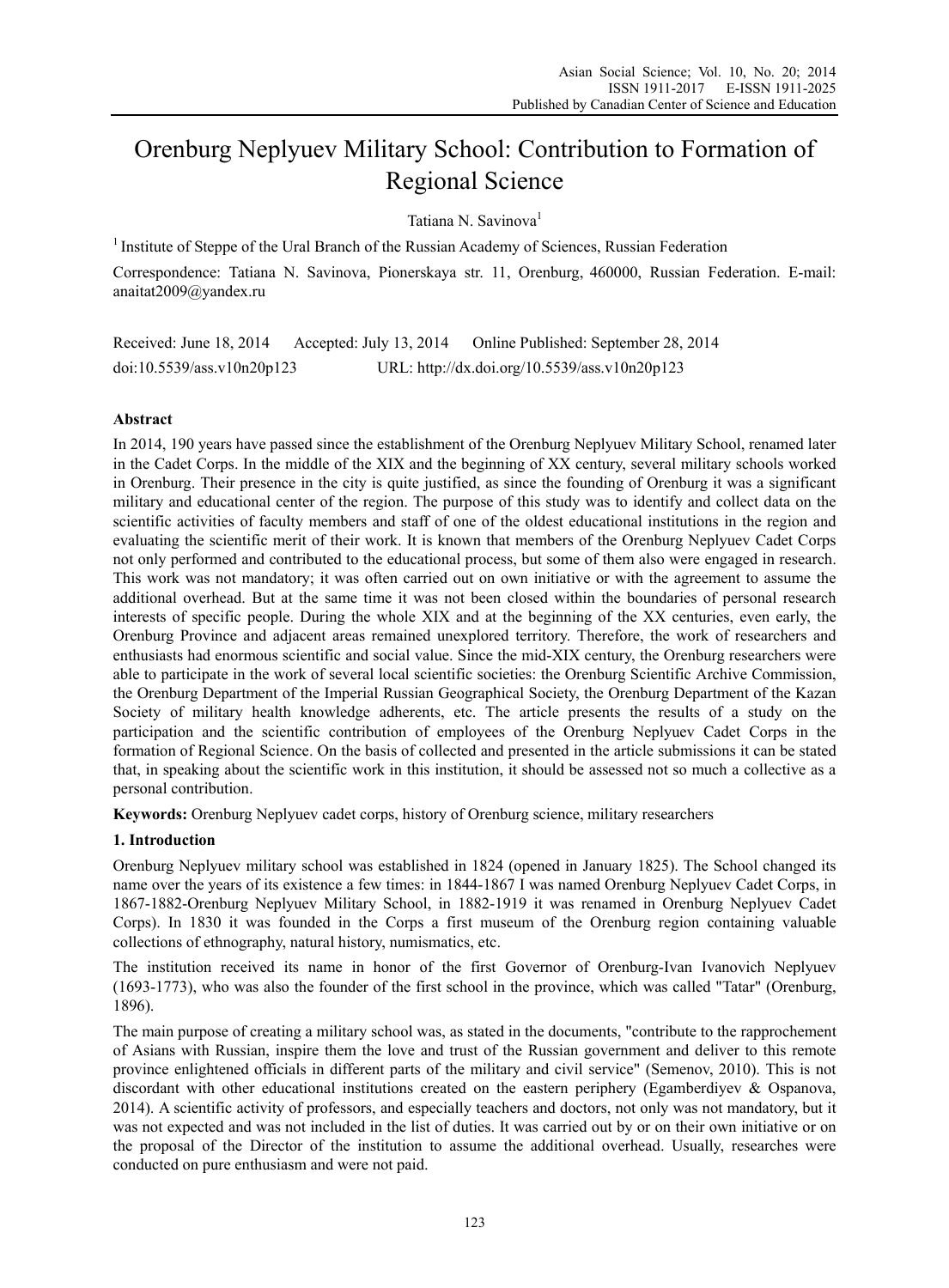At the present time, there is a considerable body of literature on the history of the Orenburg Neplyuev Cadet Corps (ONKK). They began writing about him in the late XIX-early XX century. Separate works and articles are known (Belavin, 1891; Miturich, 1870; Miturich, 1913; Orenburgsky, 1896; Tsyplyaev, 1913; etc.). All they contain the information from the Corps' creation history, the list of the subjects taught, the quantitative composition of the students, schedule and so on. Modern textbooks also pay attention to this institution (Anosov, 2003; Semenov, 2010; Shilov, 1994). But they, like their predecessors, focused mainly on the problems of education. The scientific activity of teachers and other staff of ONKK remained out of sight of scientists. There is only a mention in the newspaper article that Anichkov conducted meteorological observations in the Orenburg Neplyuev Cadet Corps (Koncheva, 2011).

## **2. Materials and Methods**

This study is based on analysis of data collected by the author from archival documents and published sources, mainly in the XIX century about the scientific work of faculty members of the Orenburg Neplyuev Cadet Corps. In this paper, based on the principle of localization, it was lawfully the use of heuristic methods (bibliographic and archival) required at the stage of searching for information. By viewing of archival inventories it was originally identified a mass of documents that may contain useful information. Part of reviewed sources, unfortunately, did not produce the desired results. In others it has managed to find information, not previously used by researchers. From historical methods it was used historical genetic allowing show patterns of development of historical events, and to identify the relation of the personal factor in the historical development and objective factors.

Materials for the study were documents of the Russian State Military Historical Archive and the State budget institution "State Archive of the Orenburg region", as well as the Department of written sources, the State Historical Museum, bringing together a collection of documents (Dianina, 2010). To identify scientific interests of researchers and their publications the works of local scientific societies were used.

#### **3. Results**

The study covers the period since 1843 until 1914. It was a time of transition from individual to collective research of finding work in the local scientific associations. Although, as the analysis showed, the personal factor remained predominant.

At the moment we can assume that the first stage of evaluation of the contribution of faculty members of the Orenburg Neplyuev Cadet Corps in the formation of regional science the mission is accomplished. Namely, it is determined that this topic is developed neither by modern historians nor their predecessors; it is identified a preliminary list of enthusiastic scientists working in this institution; familiar become the main themes of their research interests; areas for future work on the topic were identified.

In our view, this trend - the contribution of staff of military educational institutions in the formation of regional science is promising because a preliminary analysis showed that military investigators had huge potential. Many of them were well educated, lived a long time in the region and knew its specificity, had an active social position, expressed in recognizing the importance of ongoing research to explore the region, which further contributed to its economic and social development.

#### **4. Discussion**

Since the 1840s, the Corps systematically conducted meteorological observations. They were began on September 1, 1843 by the sub-lieutenant (at that moment) А.М. Anichkov "by oral order" of the Director of the School, Colonel I. М. Markov (?-1848) (Russian State Military Historical Archive. F. 1754. Op. 1. D. 62. L. 1).

The biography of Alexander Mikhailovich Anichkov (1818-?) was largely typical for the School's professor of the time. According to a track list compiled on January 1, 1865, he descended from the nobility of the Orenburg province. Was educated in the Orenburg Neplyuev Military School. Entered in Orenburg line battalion number 2 as sub-ensigns (10.03.1835), for excellence in service promoted to ensign (07.04.1836). Participated in the Khiva expedition of 1839-1840. In January 1841 he was attached to the Orenburg Military School, in 1842, 1843, 1854 and 1856 taught history and geography in the School. In 1844, already a lieutenant, he was finally transferred to Orenburg Neplyuev Cadet Corps and appointed as librarian and curator with squadron officer charge. In 1851 he received the rank of staff captain, and in 1855-captain. Had orders and insignia: orders of St Stanislav of the II degree with the imperial crown, St. Stanislav of the II, degree and St. Ann of the II degree; bronze medal at the Vladimir ribbon in memory of the war of 1853-1856, insignia for the 20-year unblemished service (Russian State Military Historical Archive, 62).

Equipment that had to use A. M. Anichkov for meteorological observations was the minimum necessary, and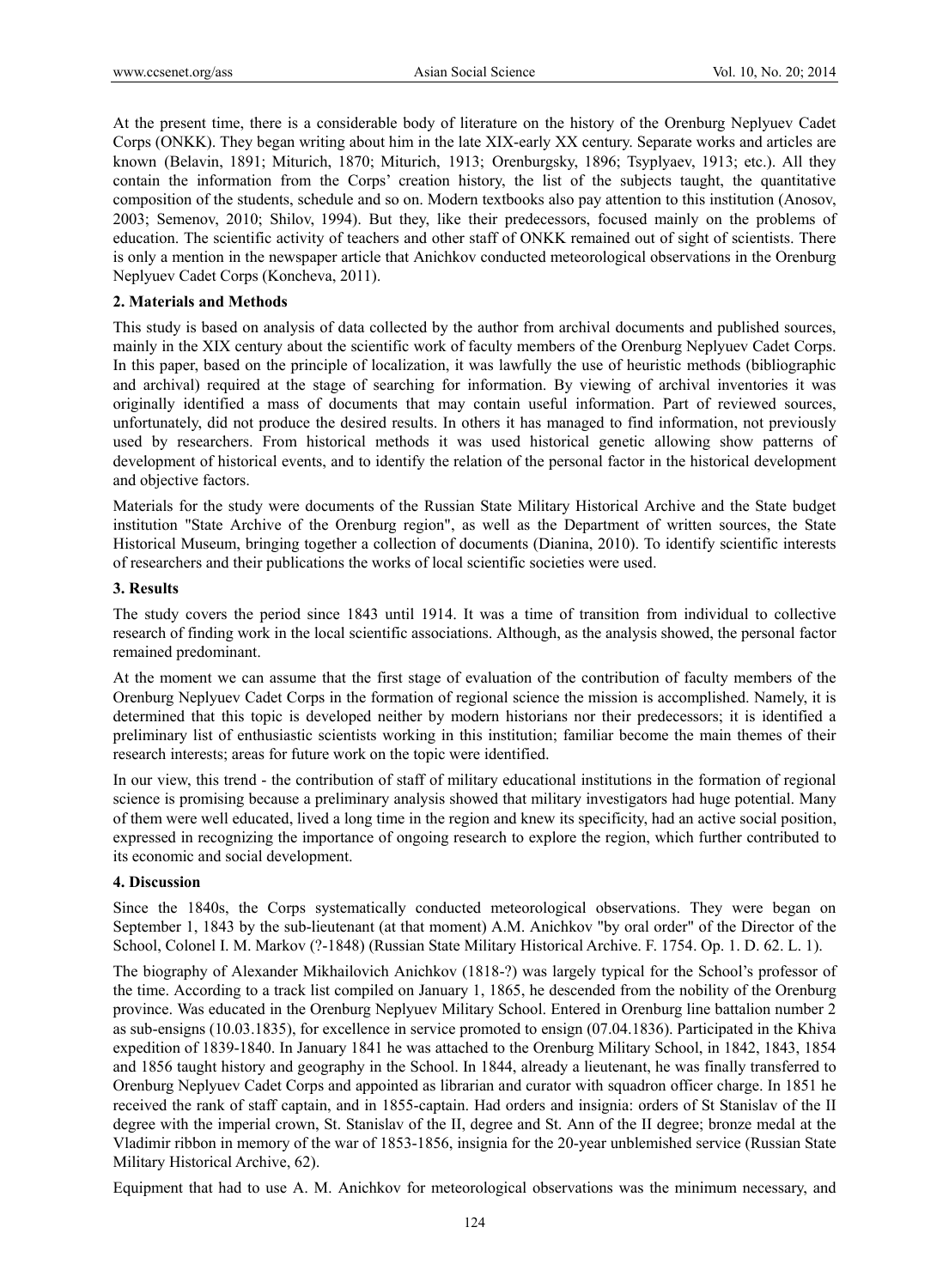consisted of a barometer, two thermometers and shadow clock, further, with the permission of the Director and at the expense of the educational institution, A. M. Anichkov ordered from local craftsmen cubic foot to measure how much rain felled and the wind vane with two octagons, meaning the chief of the rumba according to figures compiled by him (Russian State Military Historical Archive, D. 62). Almost two years later, on May 29, 1845, into the headquarters of military schools and the Imperial Academy of Sciences the Director of the School Colonel I.M. Markov sent a report compiled by Lieutenant A. M. Anichkov "Meteorological observations in Orenburg for the past 1844" (Russian State Military Historical Archive, 62). They returned from the Academy of Sciences with a note A. T. Kupffer (1799-1865), Director of magnetic observatories of Mining agencies, academician, containing recommendations and multiple instances of table forms for entering observations (Russian State Military Historical Archive, 62). "As concerns the observations of Lieutenant Anichkova-wrote A. T. Kupfer, they represent an important addition to our knowledge about the climate inside Russia, the more that we do not yet have complete observations of this area. Orenburg climate differs from the climate of Western Europe is a big difference between summer and winter temperatures, in addition, the average annual temperature are very low, and why physicists assumed that the Orenburg lies on high ground, which, incidentally, barometric observations of Anichkov refute". Further, the scientist advises which tools needs А. М. Anichkov to continue observations (Russian State Military Historical Archive, 62). Lieutenant Anichkov earned honorific mention on behalf of the Superior of military schools (Russian State Military Historical Archive, 62).

In 1845, A. T. Kupffer drew up a note "On the establishment of meteorological observations at military schools", where he called six military schools in which it would be particularly desirable to organize meteorological observations: the institutions of Orenburg, Siberian, Ural, Novgorod, Brest, Poltava, Polotsk and Voronezh. And, as he wrote, "the first three points of finding them in the east, are very significant in a purely meteorological terms, the last is able to present to science important data in the application of the science of meteorology for agriculture" (Russian State Military Historical Archive, 62).

A. M. Anichkov in 1845 was distinguished by the Imperial Highness for studies carried out and in 1855 granted a diamond ring till 140 silver rubles for delivering meteorological observations in the main physical observatory within a few years" (Russian State Military Historical Archive, 149).

Twenty years later, after leaving of A. M. Anichkov from Orenburg, meteorological studies was continued by A. I. Ovodov (?-1901), Collegiate secretary, while performing affairs assistant secretary of the 4th Military School and Orenburg Neplyuev Military School (Reference book, 1868). He believed that the surveillance conducted by his predecessor "raised Orenburg, in meteorological terms, almost to the level of" meteorological observatories of the Mining Department institutions, thoroughly arranged for a few years before in a variety of widely separated points of the Russian Empire (Ovodov, 1870).

The material accumulated over these years, served as the basis of labor of A. I. Ovodov, who focused on the researches of directions and strength of the wind (Ovodov, 1870). Subsequently, two of his articles, "The Direction and Strength of the Wind in Orenburg made during the Observations of 1848-1867" and "Magnetic Observations made during the Campaign of Russian Troops in Khiva in 1873" (Ovodov, 1876) were awarded by silver medals of the Imperial Russian Geographical Society.

In 1871, A. I. Ovodov also left Orenburg. Search for wanting to continue the meteorological observations, painstaking work and also unpaid, took some time (State Budget Institution "State Archive of the Orenburg region"). But soon, the progymnasium educator Mitrofan Stepanovich Chernyshev (State Budget Institution "State Archive of the Orenburg region") decided to continue research on the condition that he will be given all the necessary appliances, as he had not own facilities for necessary acquisitions, and that the observations will be conducted in the Military School. We do not have until his biographical data.

Two years later, the Orenburg governor-general N. A. Kryhzanovsky asked the military governor and chairman of the Orenburg Department of the Imperial Russian Geographical Society (OO IGRO) L. F. Bellyuzek if he finds it possible to allocate any amount of money from OO IGRO's finances to pay for meteorological research, to ensure continuity, reliability and serviceability observations (State Budget Institution "State Archive of the Orenburg region"). The basis for promotion could serve and the fact that works were performed, according to Director of the Main Physical Observatory G.I. Wild (1833-1902), so conscientiously that he personally asked the Orenburg governor to express him Chernyshev. "As concerns the necessity of these observations in the area, N. A. Kryzhanovsky wrote to L. F. Ballyuzek, the Director of the Main Observatory, recognizing their importance for science, expresses by the way in a comment addressed to me that they are the basis for judgments about the steppe climate-continental country with all its sharp contrast to the climate of Western Europe and even in Western Russia. Extreme cold in winter, summer heat, unusually rapid transitions from winter to spring and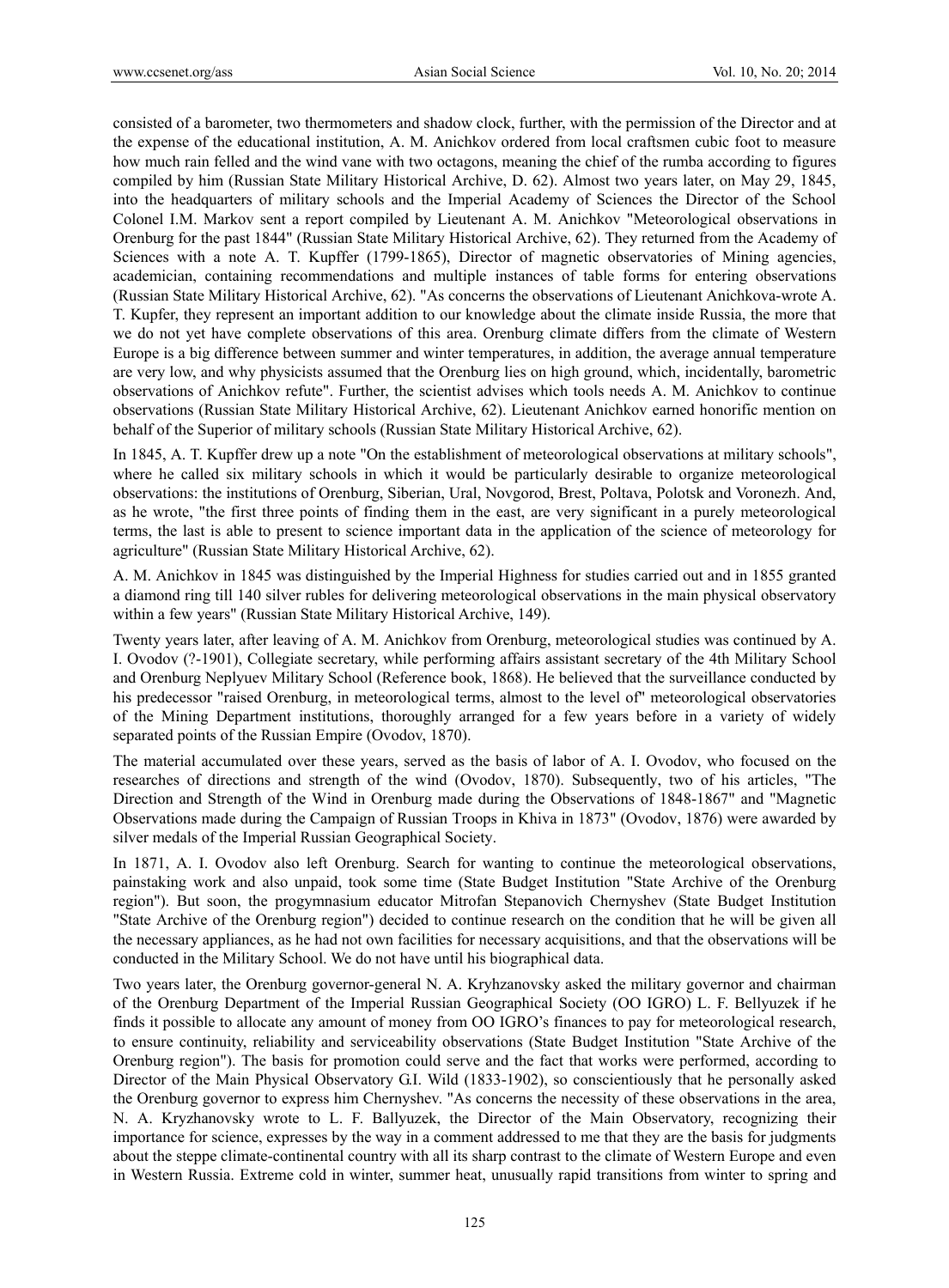summer from summer to winter in the fall, the extreme dryness of the air especially in the summer, are a lot of interesting data for meteorology. And for practice accurate information about these climate data undoubtedly is useful; they must be taken into account for regular operations and especially in all kinds of new enterprises on agriculture in the broad sense, technical facilities, for example, during the railway making and so on, concerning military purposes etc. Generally for the region the study of its climate is essential and has not only scientific, but also practical significance" (State Budget Institution "State Archive of the Orenburg region").

At the end of 1874 the "Orenburgskiye Gubernskiye Vedomosti" published a table of meteorological observations in Orenburg, containing data for several days of the month. Information for 10-16 November 1874 was presented by M. Chernyshev ("Orenburgskiye", 1874), but since November 19, these tables were compiled by civil gymnasium teachers. We can assume that M. S. Chernyshev for some reason stopped his studies. At the moment, we do not have further information on meteorological observations in the Orenburg Neplyuev Cadet Corps, although other enthusiasts continued them in Orenburg. In the 1870s, the Orenburg governor N. A. Kryzhanovsky and the Main Physical Observatory corresponded about the provision of necessary facilities of the Orenburg Weather Station. In 1886, it was located in the Orenburg Pedagogical Institute (Koncheva, 2011).

After the opening of scientific societies in Orenburg the staff of the Neplyuev Cadet Corps began to take part in their work. Their research spectrum was different: archeology, history, ethnography and natural history, etc., but such large-scale long-standing research in meteorology, in the Corps was no longer undertaken.

Among the first members of the Orenburg Imperial Russian Geographical Society, opened in 1868, was Colonel of the Life Guards regiment of Lithuania, K. U. Artsyshevsky professor of Military Science, professor of oriental languages N. M. Bekchurin, class inspector assistant, librarian and curator of natural cabinet Captain A. F. Wikström, Head of Military School and Director of the Neplyuev School in 1864-1876 major general P. V. Domerschikov (1819-1891), and others.

Members of the Orenburg Scientific Archive Commission (OUAK) were the Director of the School since 1876 until 1905 major general F. M. Samotsvet (1834-1907), professors F. М. Lisitsyn, G. S. Khrustalev, about which were preserved memories in the V. Dogadin fund (Dogadin, 1957), A. P. Gra (?-1922). The latter composed an essay on the activities of OUAK for 25 years of its existence (Works, 1914), wrote "Materials on the history of Orenburg. Orenburg 40-ies of the XIX century by the description of Baziner" (Works, 1903), on water supply of Orenburg (Gra, 1903; Gra, 1911), he participated in archaeological excavations, reviewed and compiled descriptions of the OUAK Cossack Department (Works, 1913).

Doctors of the School participated in work of several scientific societies. Senior doctor F. P. Kirillovsky was a member of the Orenburg Medical Physics Society (Minutes, 1900). One of the most active workers of Orenburg of the Kazan society of military health knowledge adherents in 1912-1913 was A. G. Peredelsky (1876-1940), "Jr. MD" of the School. In 2008, the "Military Medical Journal" published a paper of V. V. Shappo and M. V. Poddubniy ""Thoughts of a military doctor ... "and their author A. G. Peredelsky" (Shappo & Poddubny, 2008), which contains the main dates of his life, assesses his professional and scientific activities. The authors have returned to the Russian military history another name. But in chronological outline of A. G. Peredelsky's life (1876-1940) was a small omission, i.e. the time when he served in Orenburg.

In the Department, he served as Secretary (Minutes, 1914), and guardian of the library (Minutes, 1913), but most importantly-he suggested focus for this scientific association. In the "Overview of activity of Moscow and Warsaw societies of military health knowledge adherents and the desired program of activities of our society," he suggested, comparing the performance of two Societies, to take the sample of Moscow. But so far as his program was too vast for the Orenburg Department numerically far inferior than the capital department (Minutes, 1913), meeting attendees decided to focus its efforts on a single issue and seek to expand the collaboration of doctors and military officers for a comprehensive study and improve military health business on the outskirts of Russia in the "sanitary tactically" context (Minutes, 1913). Besides this, they were read reports "On the plague of man" (Minutes, 1914) and "On the training of military physicians to the modern requirements of Military Medical Service" (Minutes, 1913), in which the author, analyzed the literature on the topic over the last decade and based on their own observations, presented his draft preparation "health officers", i.e. doctors who had military training, in addition to medical, necessary military education, which, as a particular specialty, did not exist in that moment (Minutes, 1913). The report "On human plague" was read in the meeting garrison building where took place an extended meeting of the Society and garrison staff and senior officers free from service, who arrived there on the orders of management (Minutes, 1914). In late October 1913, A. G. Peredelsky left the service in Orenburg and continued it in the 84<sup>th</sup> Shirvan regiment in Pyatigorsk (Minutes, 1914). At the meeting of October 26, 1913, the Chairman of the Department P. A. Solomin on behalf of all those present expressed to A. G. Peredelsky gratitude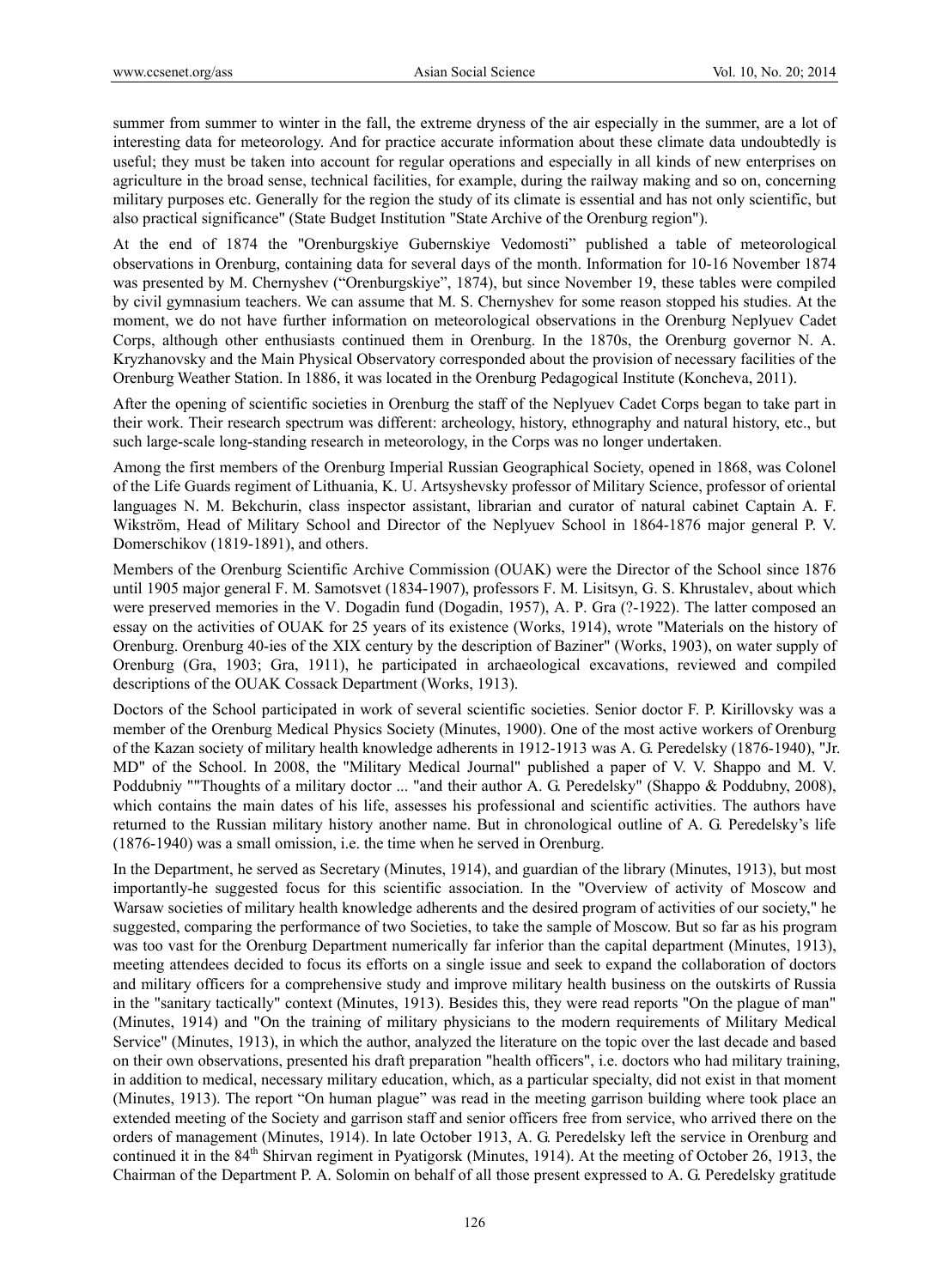for the secretary's work of the scientific association, because, according to him, Alexander Georgievich, like sanitary tactician was especially necessary in this place, and also thanked him for organization of printed works of the Department (Minutes, 1914). But although he had left the city, he continued to be a member of the Department, by clicking in the corresponding members (Minutes, 1914).

#### **5. Conclusion**

The aim of the Orenburg Neplyuev Cadet Corps was preparing to enroll in college or the military service in the region. We can talk about the scientific work of the staff of the institution only as about their own initiative, in varying degrees, supported by the leadership of the institution. At the same time, estimating the volume and quality of research conducted by teachers, we can talk about the level of education of the teaching staff and to correlate it with the quality of knowledge acquired by the leavers of these schools. Among the leaders of the Orenburg Neplyuev Cadet Corps were: military historian, writer, major general V. М. Anichkov (1830-1877), infantry generals V. D. Dandeville (1826-1907), and N. G. Zalesov (1828**-**1896), Minister of War D. S. Shuvaev (1854-1937), Ataman of Orenburg Cossack troops А. I. Dutov (1879-1921) and others famous personalities, who glorified himself in the field of military science and culture and left an imprint in Russian history.

The result of research activities of faculty and staff of the School was that meteorological studies, which received systematic beginning in this school, not only had a tremendous value for Orenburg, but contributed to the Russian science and gained already in the XIX century an appreciation of scientists. Without their work it would be virtually impossible to obtain climate data of the area. The involvement of local scientific societies contributed to the development of regional science.

Currently compiling name lists of researchers who worked in the Orenburg Neplyuev Cadet Corps is not yet completed, so now we have not quite complete picture of their scientific activities. In the future, we will work to further identify researchers who worked in this institution, collect information of a biographical nature, study their scientific activities and bring found materials to the scientific community with a view to fill the gaps in the history of regional science. Given that this military school was not the only one in Orenburg, this paper can be considered as a landmark work on the study of the contribution of scientists and lovers of the military department for establishment of regional science at a time when in the province there were not yet professional scientists.

#### **Acknowledgments**

This publication was prepared within the framework of the research project No. 14-13-56002 supported by the Russian Humanitarian Science Foundation. The author thanks the staff of the archives, their attention and help in gathering materials: the State Budget Institution "State Archive of the Orenburg region" and the Military Historical Archive (Moscow).

## **References**

- Anosov, А. А. (2003). The Neplyuev Military School and its role in the development of science education in the Orenburg province. *Orenburg province, 2,* 71-83. Orenburg.
- Belavin, K. (1891). Orenburg Neplyuev Cadet Corps. *Orenburg: Geographical and statistical essay* (p. 126)*.* Orenburg.
- Dianina, K. (2010). The return of history: Museum, heritage, and national identity in Imperial Russia. *Journal of Eurasian Studies, 2*(1), 111-118. http://dx.doi.org/10.1016/j.euras.2010.04.003
- Dogadin, V. (n. d.). *Life in the Cadet Corps*. 1 part. Department of written sources of the State Historical Museum. F. 426.
- Egamberdiyev, M., & Ospanova, A. (2014). Problems of Education in Turkestan in the Late 19<sup>th</sup>-Early 20<sup>th</sup> Centuries. *Proceedings of Social and Behavioral Sciences, 131*, 314-318. http://dx.doi.org/10.1016/j.sbspro. 2014.04.123
- Gra, А. (1903). The First Attempt to Organize the Water Supply in Orenburg City. Works of Orenburg. *Scientific Archival Commission, XI*, 49-63. Orenburg.
- Gra, А. (1911). History of the First Artesian Well Drilling Experience in Orenburg City. Works of Orenburg. *Scientific Archival Commission, XXIII*, 79-93. Orenburg.
- Koncheva, N. (2011). Barometer for Gubernators*. Orenburg province*, 30.
- *Minutes and works of the Orenburg physical and medical society in 1899-1900 Academic years* (p. 145). Anno XXXV. Orenburg, 1900.